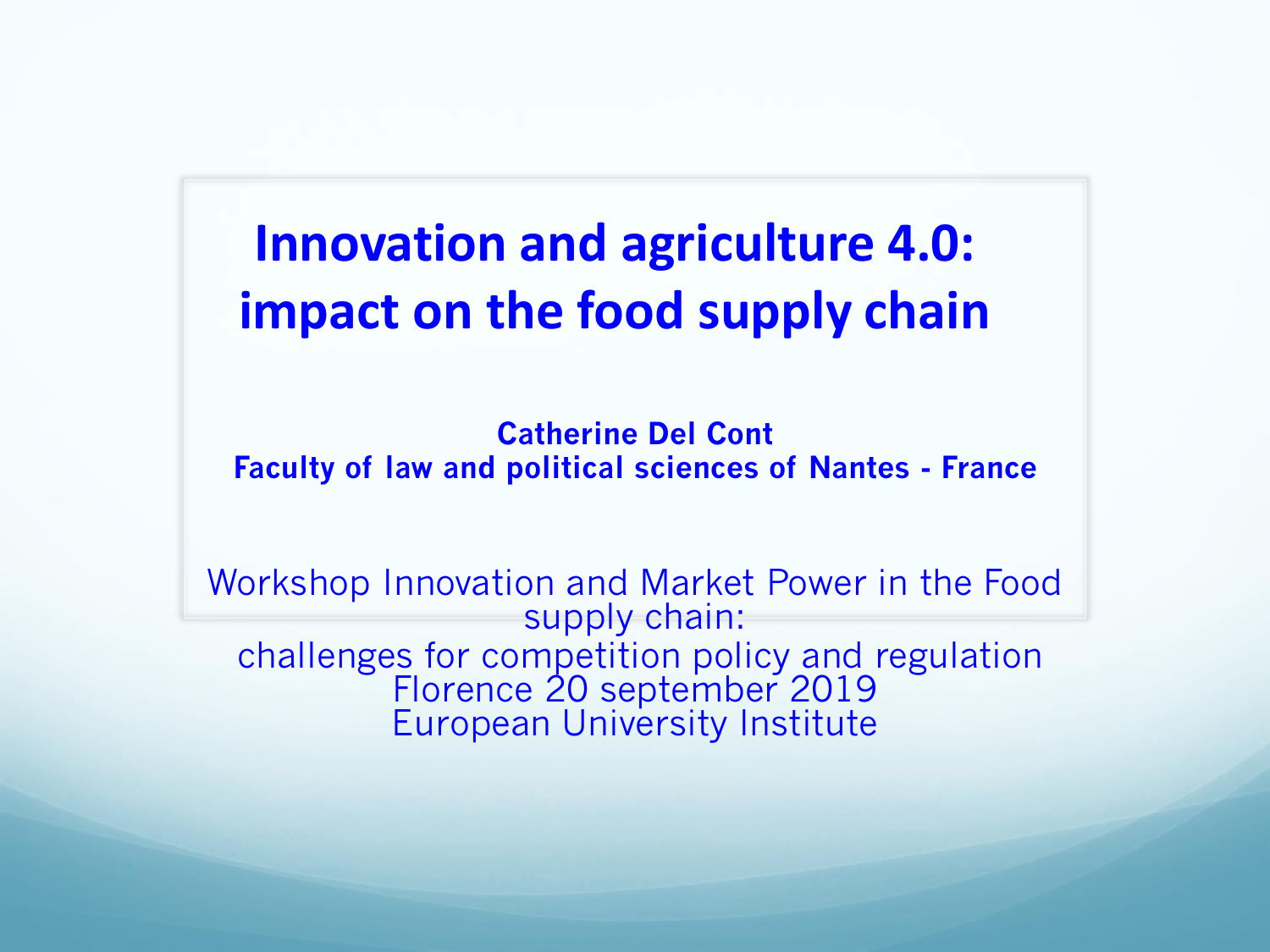## **Opening remarks**

- An introduction from an academic lawyer
- Innovation and agriculture 4.0:

- a technological, digital and social revolution to feed the world facing the food, climate and trade challenges

- a revolution in order to achieve or to jeopardize objectives of CAPs (art.39 TFUE): fair incomes for producers and insure right to adequate food for consumers?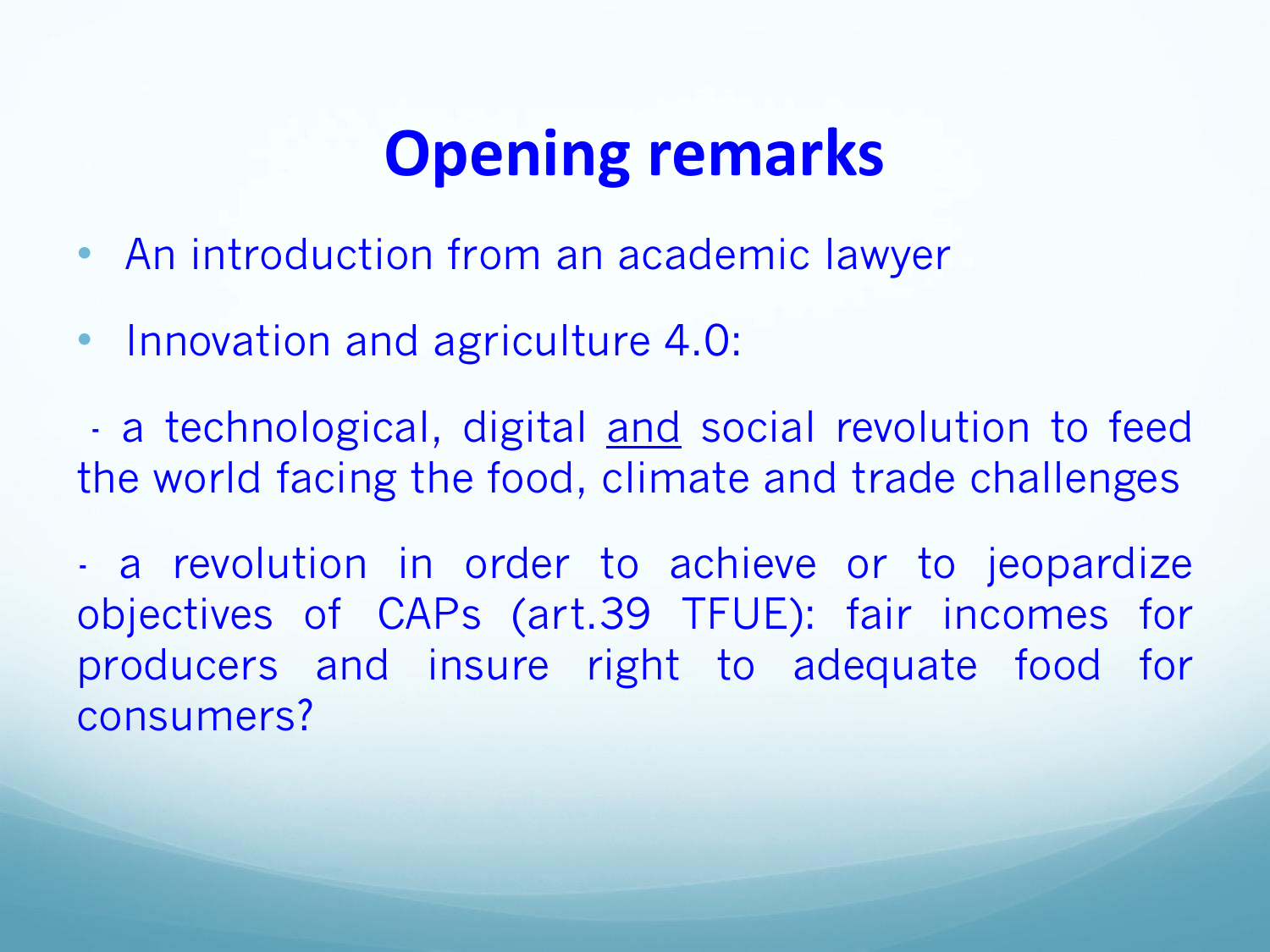## **Outline**

**Agriculture 4.0: definition** 

- **Supply chain :** the actors & stakeholders
	- Producers
	- Industry/transformation
	- Retailers/distribution
	- Consumers

**The impact for the supply chain:** opportunities and risks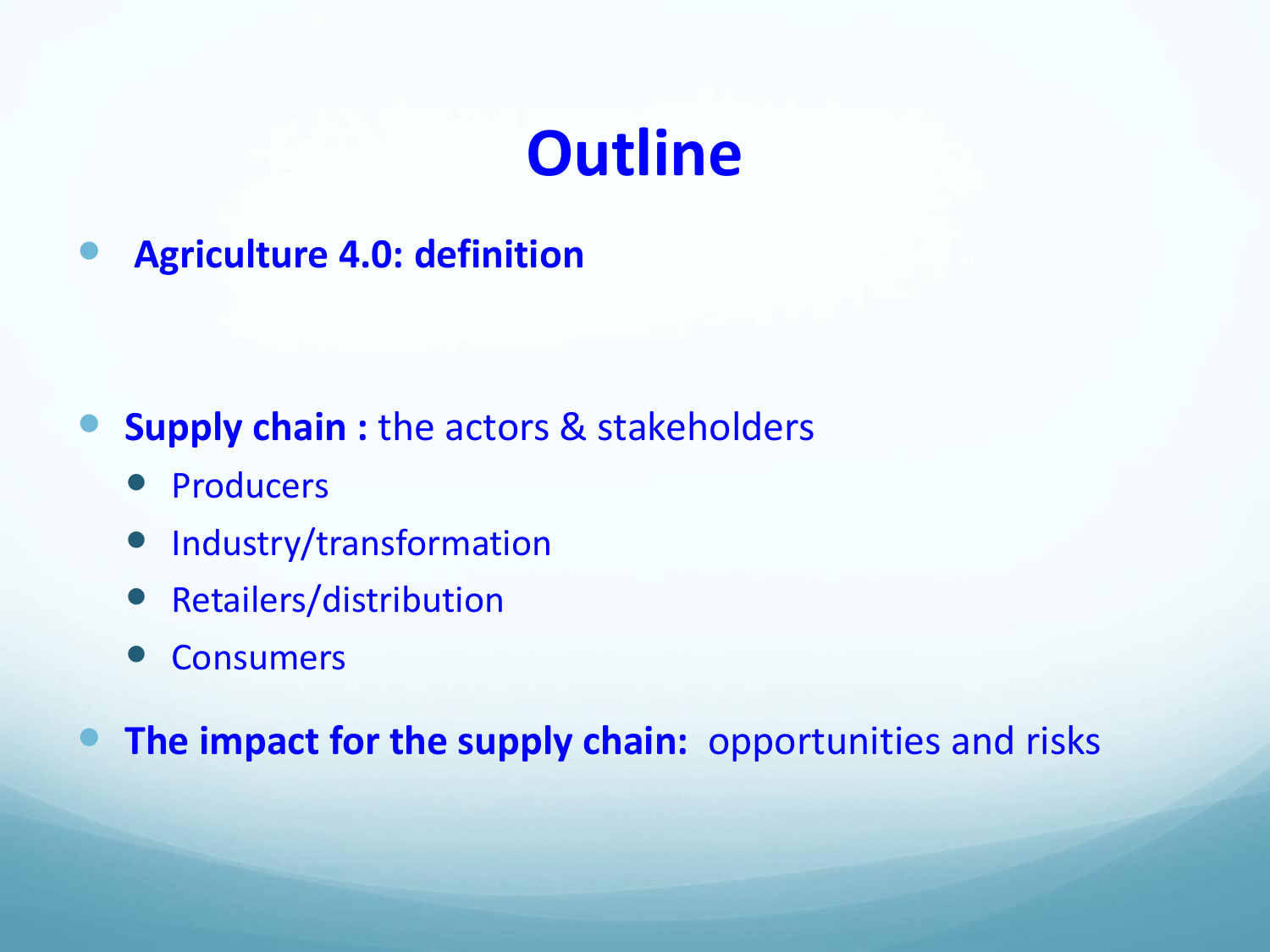#### **1. Agriculture 4.0: General overview**

What is farming 4.0:

- According to the European Parliament: «a farming management model based upon observing, measuring and responding to inter and intra field variability in crops»

- In plain words we could say «to produce more and better with less using technologies and in particular big data analytics»

- Precision agriculture based on internet of things(IoT): for example using devices capable to send data related with crops, measuring several parameters affecting the groth, the soil moisture, temperature... The data in real time: a tool for monitoring crops, for developing statistical models, or predicting when watering ..., for reducing pesticides use...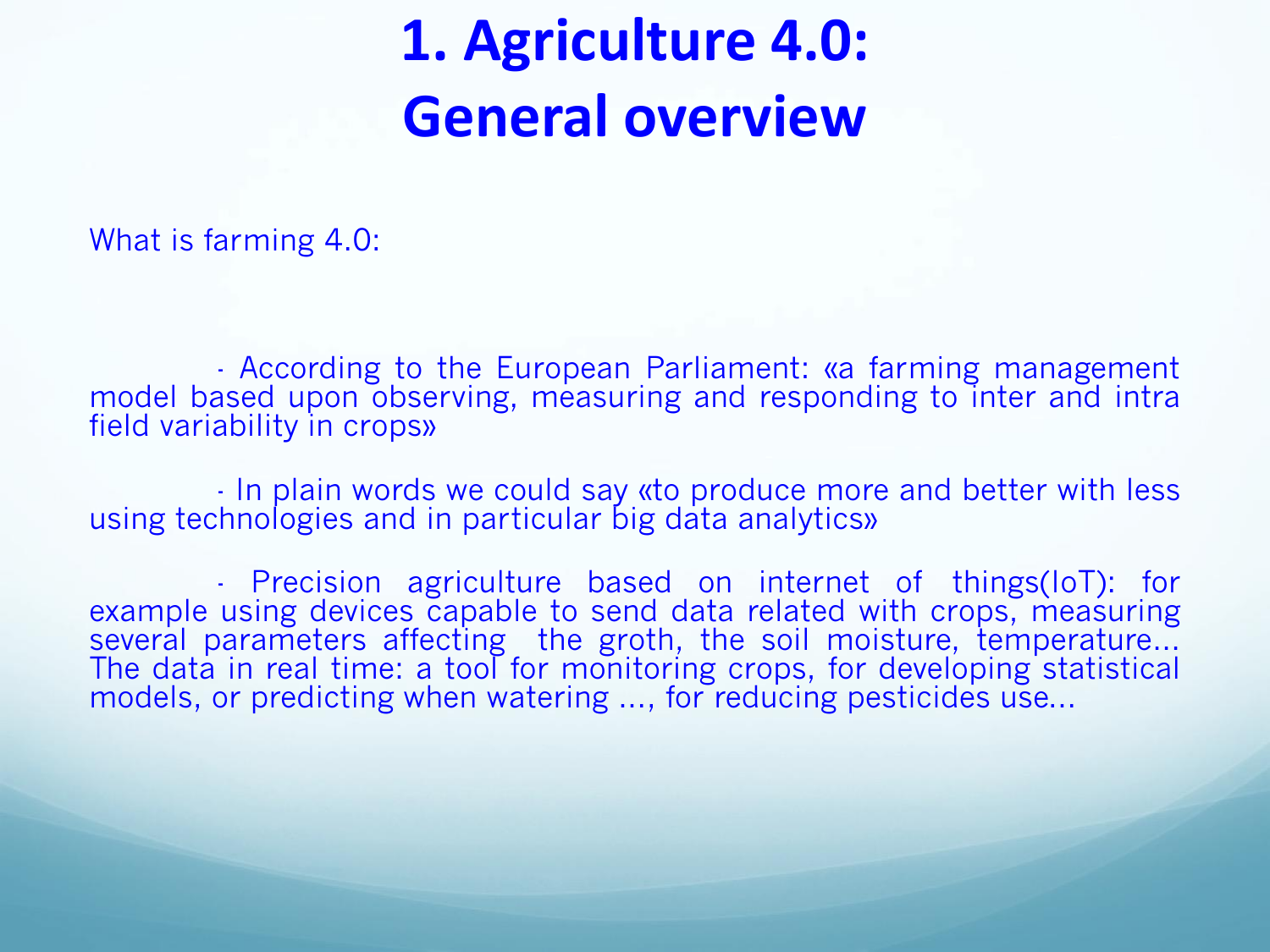## **1.1. Agriculture 4.0: bringing a revolution to the methods and processes**

- Innovation and technologies are bringing a revolution in the methods and processes at each step of the food chain. For all actors, it requires investments and skills, and for some of them a social and ethical acceptability
- According to the EU Commission , farming 4.0 is the best way «to face societal challenges» (as shown by the former key note): food , climate and environmental challenges, and also economic challenges in order to establish a sustainable and competitive production of food»
- Still according to the Commission, it should also be an opportunity to face 2 other crucial social challenges: on one hand, to produce food in accordance with the consumers preferences (safe, high quality and sustainable food…); on the other hand, to produce more and better in order to ensure fair incomes (and fair share value) for farmers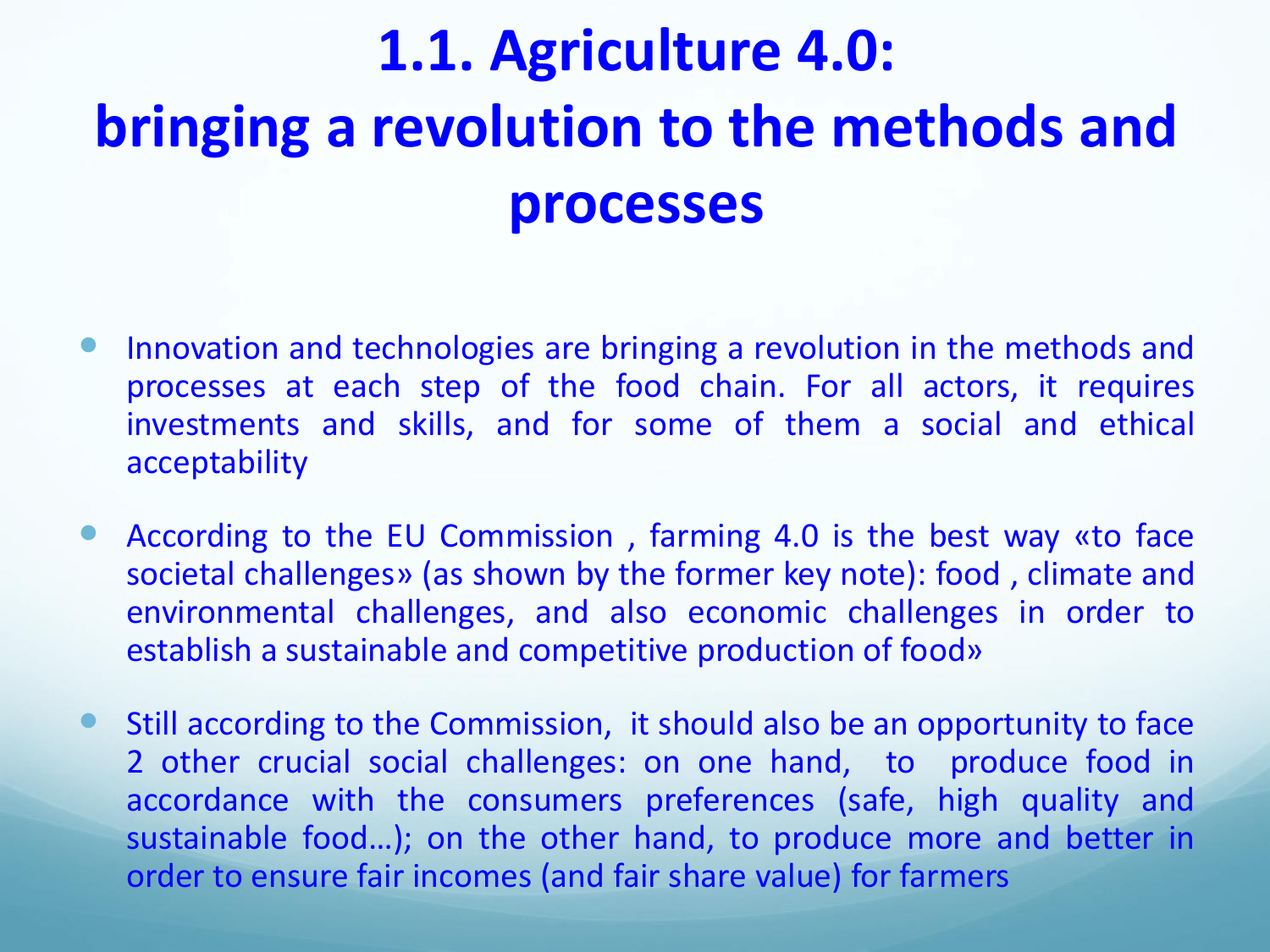#### **1.2. Agriculture 4.0: a revolution accross the whole supply chain up to consumer**

- Innovation is changing processes: data collectors, communication machine to machine improve the logistics and the speed food production and food retailing
- Up stream: integration of innovations in the agro-bio-chemical industry needs more investments, more concentration (as the panelists will demonstrate), more collaboration/cooperation between operators and more vertical integration
- Farmers: new skills (for managing data and informations..), new tools, investments…
- Industry: cf. Barilla, developing innovative products (better information system, risks management tools)
	- **Introduction of new «players»** in the supply chain for example: plateforms and GAFAM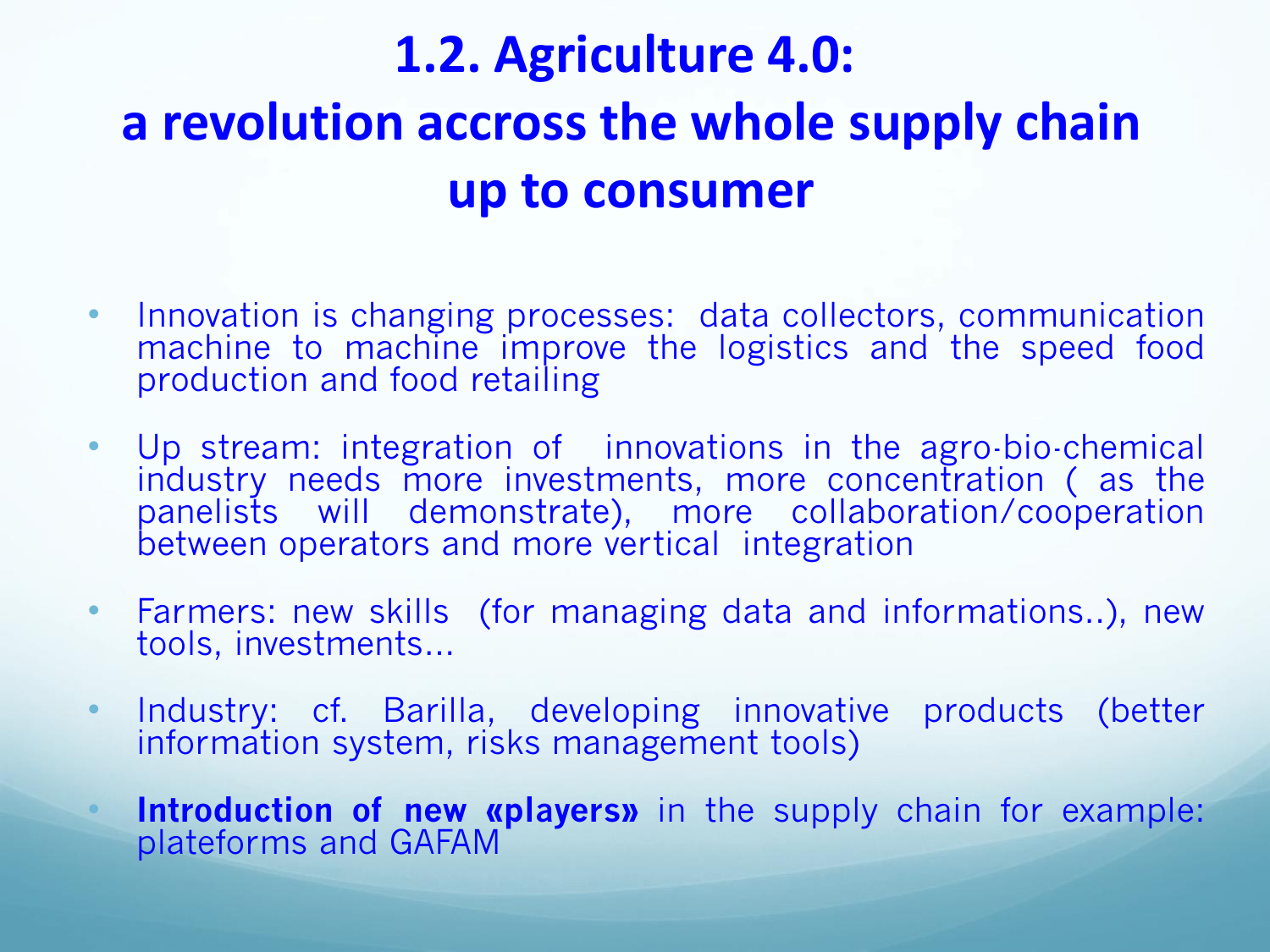## **2.1. The food supply chain: diversity of interests and asymmetry of market power**

- Before exploring the impact on the supply chain, it seems necessary to make some remarks about the characteristics of the food supply chain:
	- Diversity of interests, diversity of cultures and social preferences
	- Unbalanced supply chain, asymetry of contractual and market power along the food chain
	- Upstream is concentrated: high level of concentration of the agro/bio/chemical industries
	- Transformation and distribution: high level of concentration, important market power
	- Farmers/producers: atomicity , problem of concentration of the offer (highlighted by numerous studies and reports), they price takers, weakest link of the food supply chain: since the market oriented CAP and the liberalization of trade, their incomes are decreasing, farmers are suffuringa declining share of added value in the food chain
	- Consumers: great expectatives in terms of healthy, safe, sustainable products , also expectatives regarding transparency (food processing, social and ethical concerns..), short supply chain, local food, and affordable prices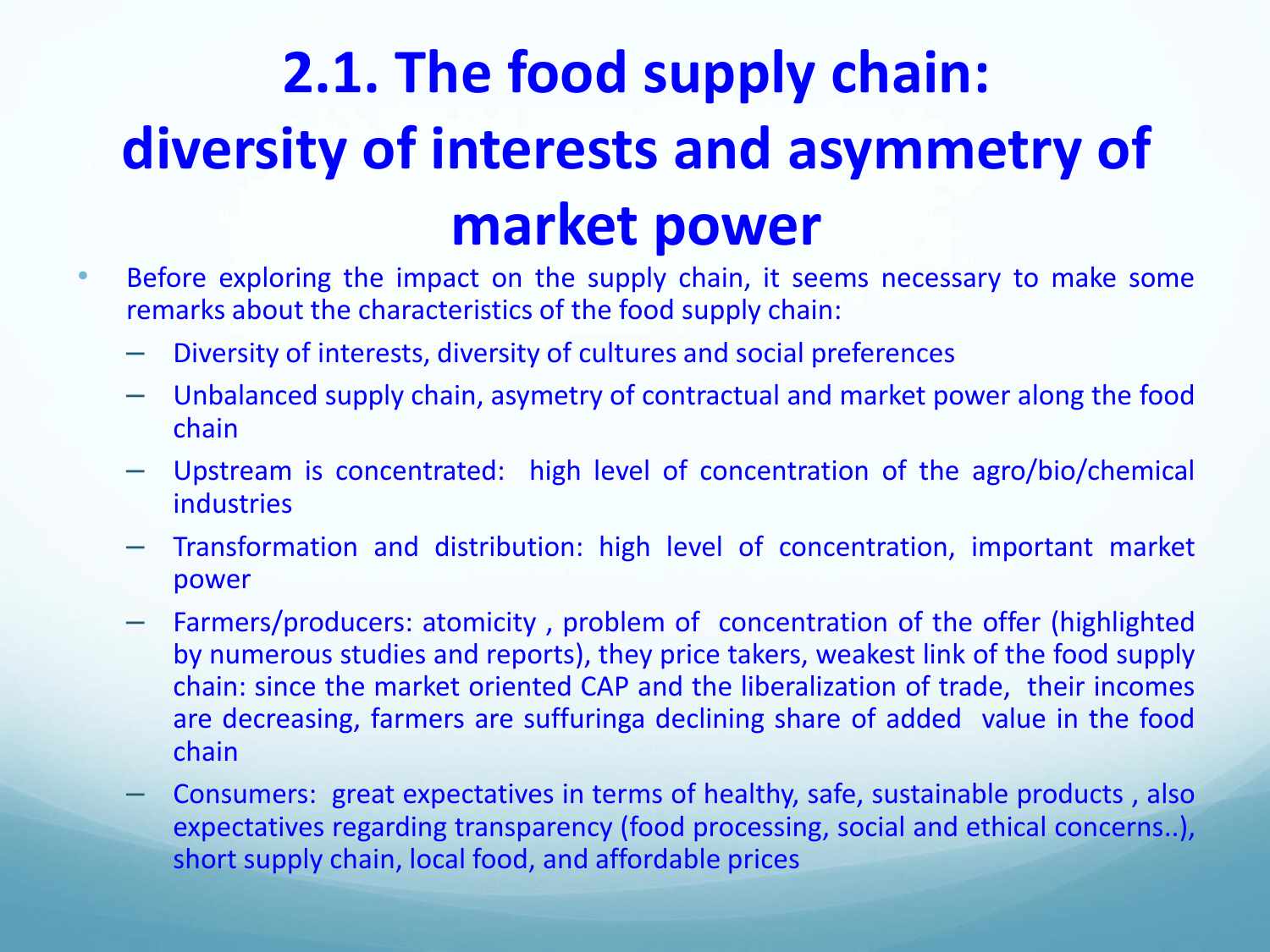# **2.2. The food supply chain: opportunities and risks**

- Benefits and opportunities in academic and institutionnal literature: (Zamboni & al, Process 2019, EU Comm, EU parliament) upstream and down stream will benefit of farming 4.0
- It will «reinforce the position of European agriculture as a competitive and resource efficient sector» and then improves the competitivity and the profitability of each actor of the food supply chain (economy of resources, water, less losses and waste, developping new products and production, better responding to consumers'expectatives and concerns…), tools of management of risks...
- In fact, innovation increases information and transparency: better communication between actors (but it could also reinforce the dependency of primary producers and SMEs)
- Better transparency could (should) contribute to a better transmission of the price transmission and contribute to a better sharing value along the food chain
- Connecting farmers to consumers: creation of new markets, shorts supply chain increasing profitability for farmers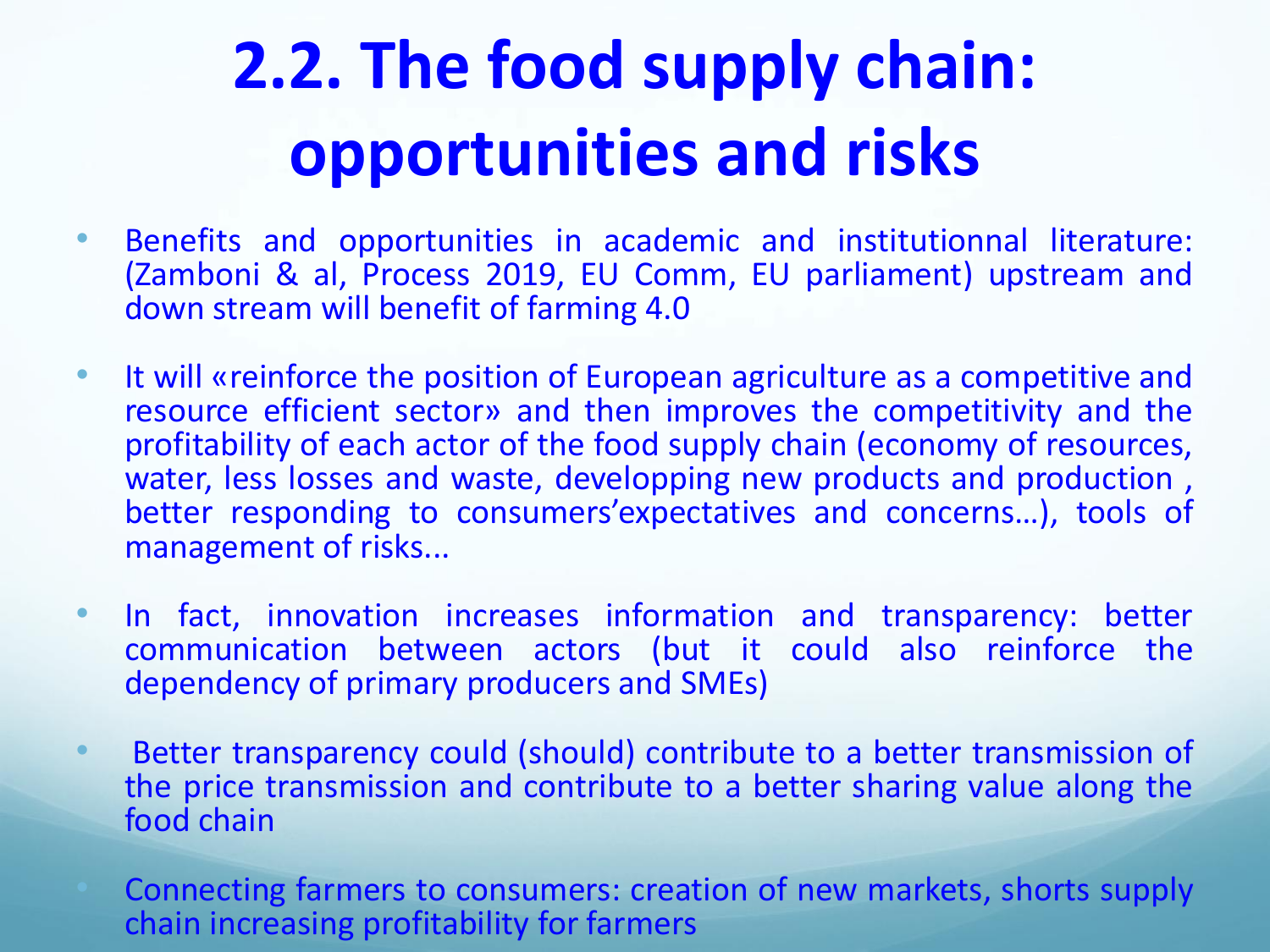## **3. The impact for the supply chain: rebalancing the food chain?**

- Agriculture 4.0: a new pattern able to counterbalance the asymmetry of contractual and market power (and to achieve the objectives of CAPS)? The position of farmers must be strengthened (reinforcing concentration of supply - the offer - through cooperatives, OP/AOP, with aids and subsidises in the future CAP… )
- The panels of this afternoon will analyze the impact on supply chain in the light of regulation and competition policy, and e-commerce
- This first panel will explore it from an empirical perspective